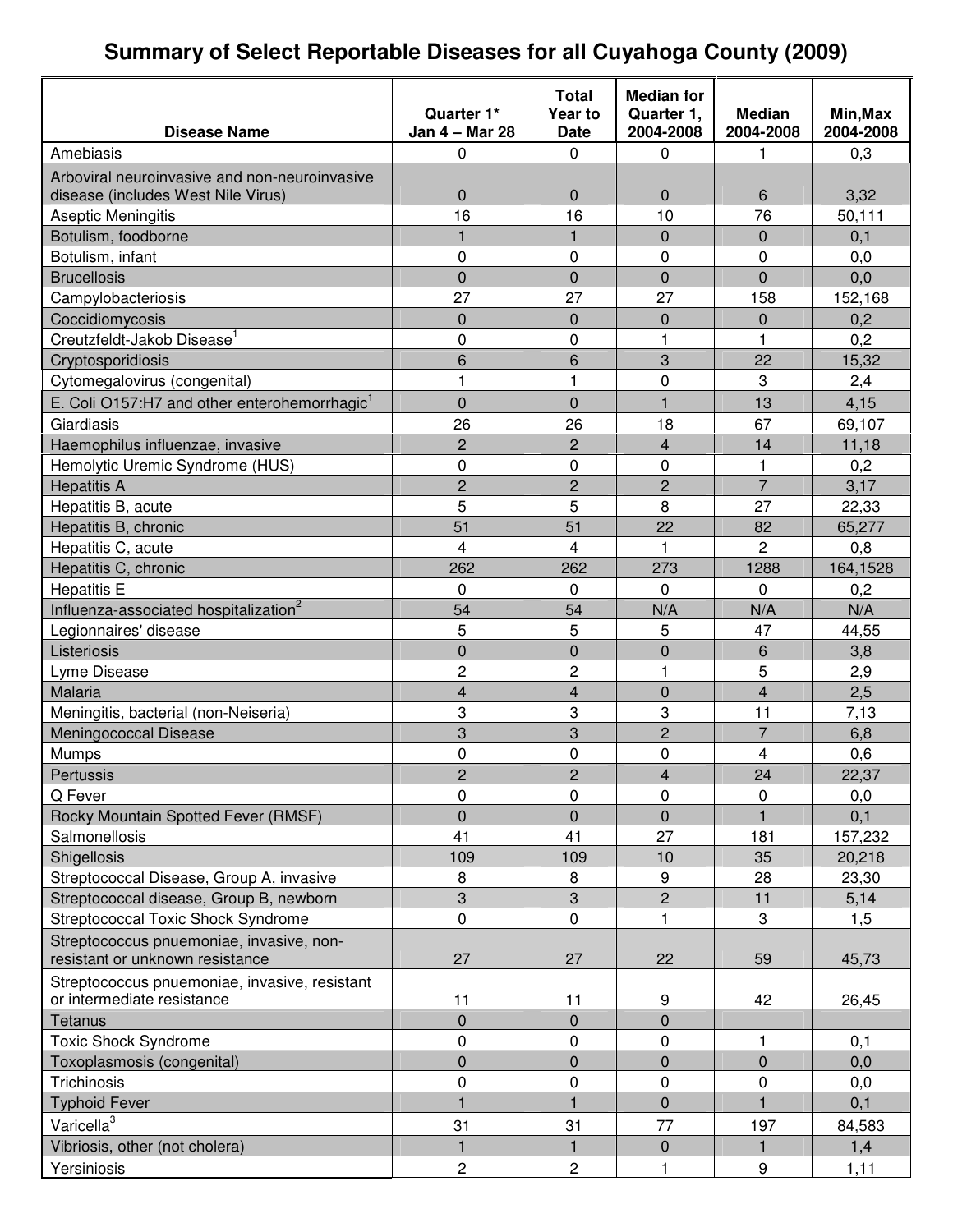#### **Disease Name Quarter 1\* Jan 4 – Mar 28 Total Year to Date Median for Quarter 1, 2004-2008 Median 2004-2008 Min,Max 2004-2008** Amebiasis | 0 | 0 | 0 | 0,2 Arboviral neuroinvasive and non-neuroinvasive disease (includes West Nile Virus) 0 0 0 2 1,7 Aseptic Meningitis 7 7 4 32 18,42 Botulism, foodborne 1 1 1 0 0 0,1 Botulism, infant 0 0 0 0 0,0 Brucellosis | 0 | 0 | 0 | 0,0 Campylobacteriosis 19 19 22 107 106,130  $\text{Coccidiomvcosis}$  0 0 0,2 Creutzfeldt-Jakob Disease 1 0 0 1 1 0,2 Cryptosporidiosis 3 3 1 18 9,20 Cytomegalovirus (congenital)  $\begin{array}{cccc} \vert & 1 \vert & 1 \vert & 0 \vert & 1 \end{array}$  0  $\begin{array}{cccc} \vert & 0,2 \end{array}$ E. Coli O157:H7 and other enterohemorrhagic<sup>1</sup> 0 0 1 10 3,12 Giardiasis 16 16 12 60 46,67 Haemophilus influenzae, invasive 1 1 4 9 7,13 Hemolytic Uremic Syndrome (HUS)  $\begin{array}{cccc} | & 0 & | & 0 & | & 1 & | & 0,2 \end{array}$ Hepatitis A 2 2 1 5 0,15 Hepatitis B, acute 3 3 2 7 2,20 Hepatitis B, chronic **24** 24 24 8 32 26,137 Hepatitis C, acute **3** 0 0 0,1 Hepatitis C, chronic **EXEC 89 1** 90 90 89 89 441 282,584 Hepatitis E | 0 | 0 | 0 | 0,2 Influenza-associated hospitalization 2 26 | 26 | N/A | N/A | N/A Legionnaires' disease 4 4 4 29 25,33 Listeriosis 0 0 0 3 1,6 Lyme Disease 1 1 1 1 1 1 4 2,6 Malaria 2 2 0 2 1,4 Meningitis, bacterial (non-Neiseria) 0 0 1 4 2,6 Meningococcal Disease 1 1 1 1 1 1 1 4 0,5 Mumps 0 0 0 2 0,5 Pertussis 1 1 4 21 11,30 Q Fever 0 0 0 0 0,0 Rocky Mountain Spotted Fever (RMSF) 0 0 0 0 0,1 Salmonellosis 22 22 17 120 96,160 Shigellosis 47 47 5 23 9,51 Streptococcal Disease, Group A, invasive 4 4 5 15 13,18 Streptococcal disease, Group B, newborn 2 2 1 4 2,6 Streptococcal Toxic Shock Syndrome 0 0 0 2 0,3 Streptococcus pnuemoniae, invasive, nonresistant or unknown resistance  $\vert$  11 11 11 14 33 16.45 Streptococcus pnuemoniae, invasive, resistant or intermediate resistance and the T  $\vert$  7  $\vert$  7  $\vert$  23 16,30 Tetanus 0 0 0 0 0,0 Toxic Shock Syndrome 0 0 0 0 0,1 Toxoplasmosis (congenital) and the control of the control of the control of the control of the control of the control of the control of the control of the control of the control of the control of the control of the control Trichinosis | 0 | 0 | 0 | 0,0 0,0 Typhoid Fever 1 1 0 1 0,1 Varicella<sup>3</sup> 28 28 53 128 58,509 Vibriosis, other (not cholera) 1 1 1 0 1 0,4 Yersiniosis | 2 | 2 | 0 4 | 0,8

#### **Summary of Select Reportable Diseases for CCBH (2009)**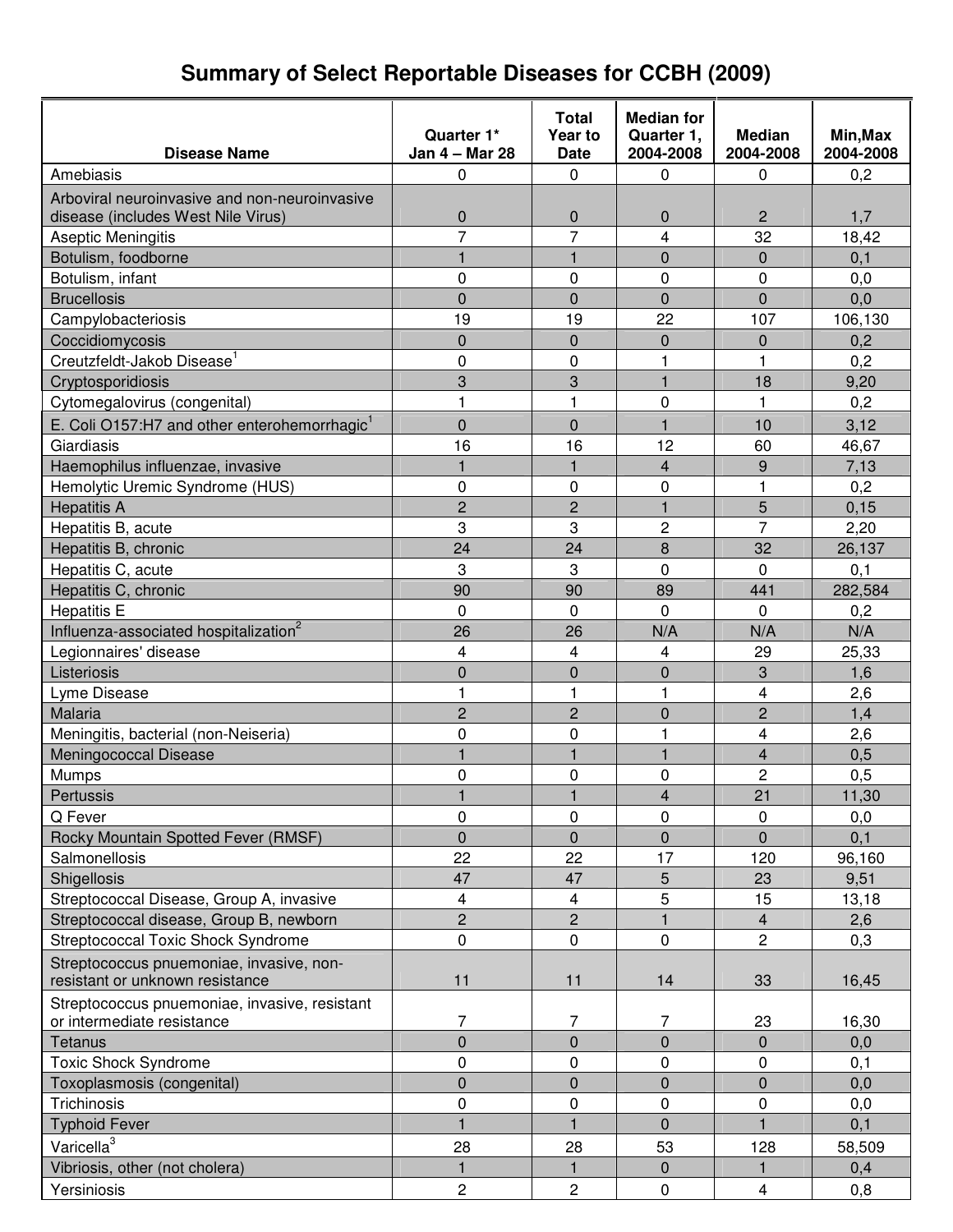| <b>Disease Name</b>                                      | Quarter 1*<br>Jan 4 - Mar 28 | Total<br>Year to<br><b>Date</b> | <b>Median for</b><br>Quarter 1,<br>2004-2008 | <b>Median</b><br>2004-2008 | Min, Max<br>2004-2008 |
|----------------------------------------------------------|------------------------------|---------------------------------|----------------------------------------------|----------------------------|-----------------------|
| Amebiasis                                                |                              | $\mathbf 0$                     | $\mathbf 0$                                  |                            |                       |
|                                                          | 0                            |                                 |                                              | 1                          | 0,1                   |
| Arboviral neuroinvasive and non-neuroinvasive            |                              |                                 |                                              |                            |                       |
| disease (includes West Nile Virus)                       | 0                            | $\mathbf 0$                     | $\mathbf 0$                                  | 3                          | 2,29                  |
| Aseptic Meningitis                                       | 9                            | 9                               | 5                                            | 33                         | 27,69                 |
| Botulism, foodborne                                      | $\overline{0}$<br>0          | $\overline{0}$<br>0             | $\overline{0}$                               | $\Omega$                   | 0,0                   |
| Botulism, infant                                         |                              |                                 | 0                                            | $\mathbf 0$                | 0,0                   |
| <b>Brucellosis</b>                                       | $\overline{0}$               | $\overline{0}$                  | $\overline{0}$                               | $\mathbf 0$                | 0,0                   |
| Campylobacteriosis                                       | 8                            | 8                               | 6                                            | 43                         | 34,44                 |
| Coccidiomycosis                                          | 0                            | $\overline{0}$                  | $\overline{0}$                               | $\mathbf 0$                | 0,1                   |
| Creutzfeldt-Jakob Disease <sup>1</sup>                   | 0                            | 0                               | 0                                            |                            |                       |
| Cryptosporidiosis                                        | 3                            | 3                               | $\mathbf{1}$                                 | $\overline{\mathbf{4}}$    | 3,13                  |
| Cytomegalovirus (congenital)                             | 0                            | 0                               | 0                                            | 2                          | 0,3                   |
| E. Coli O157:H7 and other enterohemorrhagic <sup>1</sup> | 0                            | 0                               | 0                                            | $\overline{c}$             | 1,2                   |
| Giardiasis                                               | 10                           | 10                              | 5                                            | 24                         | 12,33                 |
| Haemophilus influenzae, invasive                         | $\mathbf{1}$                 | $\mathbf{1}$                    | 1                                            | 4                          | 2,6                   |
| Hemolytic Uremic Syndrome (HUS)                          | 0                            | 0                               | 0                                            | 0                          | 0,0                   |
| <b>Hepatitis A</b>                                       | $\overline{0}$               | $\overline{0}$                  | $\mathbf{1}$                                 | $\overline{c}$             | 0,2                   |
| Hepatitis B, acute                                       | $\overline{2}$               | $\overline{c}$                  | 5                                            | 20                         | 17,23                 |
| Hepatitis B, chronic                                     | 27                           | 27                              | 14                                           | 51                         | 39,130                |
| Hepatitis C, acute                                       | $\mathbf{1}$                 | 1                               | $\overline{1}$                               | $\overline{c}$             | 0,8                   |
| Hepatitis C, chronic                                     | 169                          | 169                             | 181                                          | 833                        | 475,929               |
| <b>Hepatitis E</b>                                       | 0                            | $\mathbf 0$                     | $\Omega$                                     | $\Omega$                   | 0,0                   |
| Influenza-associated hospitalization <sup>2</sup>        | 28                           | 28                              | N/A                                          | N/A                        | N/A                   |
| Legionnaires' disease                                    | 1                            | 1                               | 1                                            | 18                         | 12,23                 |
| Listeriosis                                              | $\overline{0}$               | $\overline{0}$                  | $\overline{0}$                               | $\overline{2}$             | 0,4                   |
| Lyme Disease                                             | 0                            | $\pmb{0}$                       | 0                                            | $\pmb{0}$                  | 0,2                   |
| Malaria                                                  | $\overline{c}$               | $\overline{c}$                  | $\overline{0}$                               | $\overline{2}$             | 0,3                   |
| Meningitis, bacterial (non-Neiseria)                     | 3                            | 3                               | 0                                            | 6                          | 3,9                   |
| Meningococcal Disease                                    | $\overline{c}$               | $\overline{c}$                  | $\overline{1}$                               | 3                          | 2,7                   |
| Mumps                                                    | 0                            | 0                               | 0                                            |                            | 0,2                   |
| Pertussis                                                |                              |                                 | 1                                            | 6                          | 1,12                  |
| Q Fever                                                  | 0                            | 0                               | 0                                            | 0                          | 0,0                   |
| Rocky Mountain Spotted Fever (RMSF)                      | $\overline{0}$               | $\overline{0}$                  | $\overline{0}$                               | $\mathbf 0$                | 0,1                   |
| Salmonellosis                                            | 18                           | 18                              | 11                                           | 60                         | 48,67                 |
| Shigellosis                                              | 60                           | 60                              | 5                                            | 12                         | 5,163                 |
| Streptococcal Disease, Group A, invasive                 | 4                            | 4                               | 4                                            | 11                         | 10, 13                |
| Streptococcal disease, Group B, newborn                  | 0                            | 0                               | 1                                            | $6\,$                      | 3,10                  |
| <b>Streptococcal Toxic Shock Syndrome</b>                | 0                            | $\pmb{0}$                       | $\mathbf 0$                                  | $\overline{2}$             | 0,3                   |
| Streptococcus pnuemoniae, invasive, non-                 |                              |                                 |                                              |                            |                       |
| resistant or unknown resistance                          | 14                           | 14                              | 8                                            | 27                         | 24,30                 |
| Streptococcus pnuemoniae, invasive, resistant            |                              |                                 |                                              |                            |                       |
| or intermediate resistance                               | 4                            | 4                               | 3                                            | 12                         | 8,19                  |
| Tetanus                                                  | 0                            | $\mathsf 0$                     | 0                                            | $\mathbf 0$                | 0,0                   |
| <b>Toxic Shock Syndrome</b>                              | 0                            | 0                               | 0                                            | $\mathbf 0$                | 0,1                   |
| Toxoplasmosis (congenital)                               | 0                            | $\overline{0}$                  | $\overline{0}$                               | $\overline{0}$             | 0,0                   |
| Trichinosis                                              | 0                            | $\pmb{0}$                       | 0                                            | $\pmb{0}$                  | 0,0                   |
| <b>Typhoid Fever</b>                                     | 0                            | 0                               | 0                                            | $\mathbf{0}$               | 0,0                   |
| Varicella <sup>3</sup>                                   | 3                            | 3                               | 23                                           | 66                         | 25,74                 |
| Vibriosis, other (not cholera)                           | $\overline{0}$               | $\mathbf 0$                     | 0                                            | $\mathbf 0$                |                       |
|                                                          |                              |                                 |                                              |                            | 0,0                   |
| Yersiniosis                                              | 0                            | 0                               | 1                                            | $\overline{c}$             | 1,6                   |

## **Summary of Select Reportable Diseases for City of Cleveland (2009)**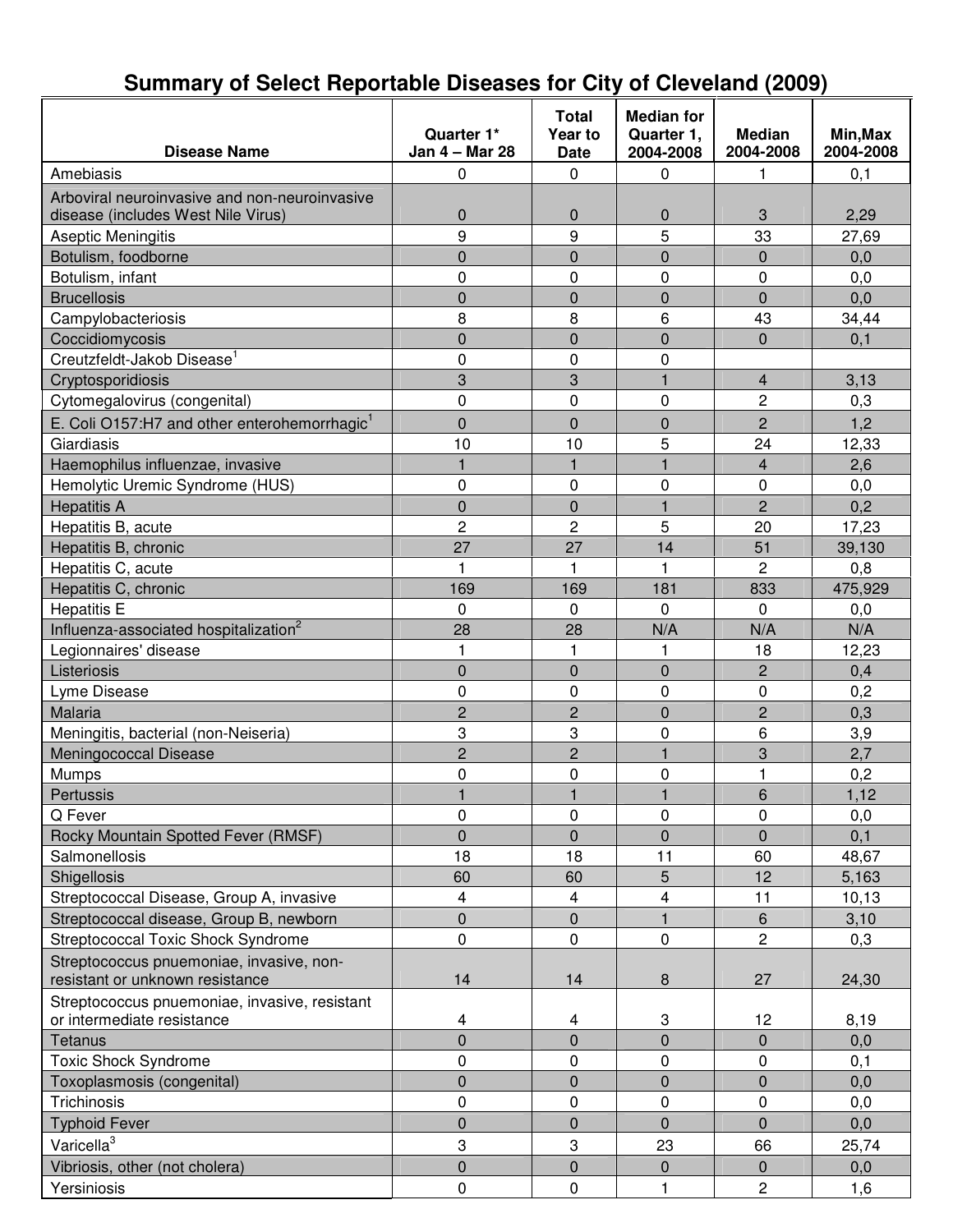# **Summary of Select Reportable Diseases for city of Shaker Heights (2009)**

|                                                                             |                | <b>Total</b>   | <b>Median for</b> |               |           |
|-----------------------------------------------------------------------------|----------------|----------------|-------------------|---------------|-----------|
|                                                                             | Quarter 1*     | Year to        | Quarter 1,        | <b>Median</b> | Min, Max  |
| <b>Disease Name</b>                                                         | Jan 4 - Mar 28 | <b>Date</b>    | 2004-2008         | 2004-2008     | 2004-2008 |
| Amebiasis                                                                   | 0              | 0              | 0                 | 0             | 0,0       |
| Arboviral neuroinvasive and non-neuroinvasive                               |                |                |                   |               |           |
| disease (includes West Nile Virus)                                          | $\mathbf 0$    | 0              | 0                 | $\mathbf 0$   | 0,0       |
| Aseptic Meningitis                                                          | 0              | 0              | 0                 | 0             | 0,1       |
| Botulism, foodborne                                                         | $\overline{0}$ | 0              | 0                 | $\mathbf 0$   | 0,0       |
| Botulism, infant                                                            | $\mathbf 0$    | 0              | 0                 | 0             | 0,0       |
| <b>Brucellosis</b>                                                          | 0              | 0              | 0                 | $\mathbf 0$   | 0,0       |
| Campylobacteriosis                                                          | $\mathbf 0$    | 0              | 0                 | 6             | 2,8       |
| Coccidiomycosis                                                             | $\overline{0}$ | 0              | $\overline{0}$    | $\mathbf 0$   | 0,0       |
| Creutzfeldt-Jakob Disease <sup>1</sup>                                      | $\mathbf 0$    | 0              | 0                 | 0             | 0,0       |
| Cryptosporidiosis                                                           | $\mathbf 0$    | 0              | 0                 | $\mathbf 0$   | 0,0       |
| Cytomegalovirus (congenital)                                                | $\mathbf 0$    | 0              | 0                 | 0             | 0,0       |
| E. Coli O157:H7 and other enterohemorrhagic <sup>1</sup>                    | $\overline{0}$ | 0              | 0                 | 1             | 0,1       |
| Giardiasis                                                                  | 0              | 0              | 0                 | 4             | 3,7       |
| Haemophilus influenzae, invasive                                            | $\mathbf 0$    | 0              | $\overline{0}$    | $\mathbf 0$   | 0,1       |
| Hemolytic Uremic Syndrome (HUS)                                             | $\mathbf 0$    | 0              | 0                 | 0             | 0,0       |
| <b>Hepatitis A</b>                                                          | $\overline{0}$ | 0              | $\overline{0}$    | $\mathbf 0$   | 0,3       |
| Hepatitis B, acute                                                          | $\mathbf 0$    | 0              | 0                 | 0             | 0,0       |
| Hepatitis B, chronic                                                        | $\overline{0}$ | $\overline{0}$ | 1                 | $\mathbf{1}$  | 0, 10     |
| Hepatitis C, acute                                                          | $\mathbf 0$    | 0              | 0                 | 0             | 0,0       |
| Hepatitis C, chronic                                                        | 3              | 3              | 3                 | 14            | 6,20      |
| <b>Hepatitis E</b>                                                          | $\mathbf 0$    | 0              | $\overline{0}$    | $\Omega$      | 0,0       |
| Influenza-associated hospitalization <sup>2</sup>                           | $\overline{0}$ | 0              | N/A               | N/A           | N/A       |
| Legionnaires' disease                                                       | $\mathbf 0$    | 0              | 0                 | 0             | 0,2       |
| Listeriosis                                                                 | 0              | 0              | 0                 | $\mathbf 0$   | 0,1       |
| Lyme Disease                                                                |                | 1              | 0                 | 0             | 0,1       |
| Malaria                                                                     | $\overline{0}$ | 0              | $\overline{0}$    | $\mathbf 0$   | 0,1       |
| Meningitis, bacterial (non-Neiseria)                                        | $\mathbf 0$    | 0              | 0                 | 0             | 0,0       |
|                                                                             |                |                |                   |               |           |
| Meningococcal Disease                                                       | $\overline{0}$ | 0              | 0                 | $\mathbf 0$   | 0,0       |
| Mumps                                                                       | $\mathbf 0$    | 0              | 0                 | 0             | 0,0       |
| Pertussis                                                                   | $\overline{0}$ | 0              | 0                 | $\mathbf 0$   | 0,1       |
| Q Fever                                                                     | 0              | 0              | 0                 | 0             | 0,0       |
| Rocky Mountain Spotted Fever (RMSF)                                         | 0              | 0              | 0                 | 0             | 0,0       |
| Salmonellosis                                                               | 1              | 1              | 1                 | 5             | 1,8       |
| Shigellosis                                                                 | $\overline{c}$ | $\overline{c}$ | 0                 |               | 0,4       |
| Streptococcal Disease, Group A, invasive                                    | 0              | 0              | 0                 | 1             | 0,1       |
| Streptococcal disease, Group B, newborn                                     | 1              | 1              | 0                 | $\pmb{0}$     | 0,1       |
| <b>Streptococcal Toxic Shock Syndrome</b>                                   | 0              | 0              | 0                 | 0             | 0,0       |
| Streptococcus pnuemoniae, invasive, non-<br>resistant or unknown resistance | $\overline{c}$ | $\overline{c}$ | 1                 | $\mathbf{1}$  | 0,3       |
| Streptococcus pnuemoniae, invasive, resistant                               |                |                |                   |               |           |
| or intermediate resistance                                                  | 0              | 0              | $\mathbf 0$       | 1             | 0,2       |
| <b>Tetanus</b>                                                              | $\overline{0}$ | 0              | 0                 | $\mathbf 0$   | 0,0       |
| <b>Toxic Shock Syndrome</b>                                                 | 0              | 0              | 0                 | 0             | 0,0       |
| Toxoplasmosis (congenital)                                                  | $\mathbf 0$    | 0              | 0                 | $\mathbf 0$   | 0,0       |
| Trichinosis                                                                 | 0              | 0              | 0                 | 0             | 0,0       |
| <b>Typhoid Fever</b>                                                        | $\overline{0}$ | 0              | 0                 | $\mathbf 0$   | 0,0       |
| Varicella <sup>3</sup>                                                      | 0              | 0              | 1                 | 1             | 0,3       |
| Vibriosis, other (not cholera)                                              | $\mathbf 0$    | 0              | 0                 | $\mathbf 0$   | 0,0       |
| Yersiniosis                                                                 | $\pmb{0}$      | $\pmb{0}$      | $\pmb{0}$         | $\pmb{0}$     | 0,1       |